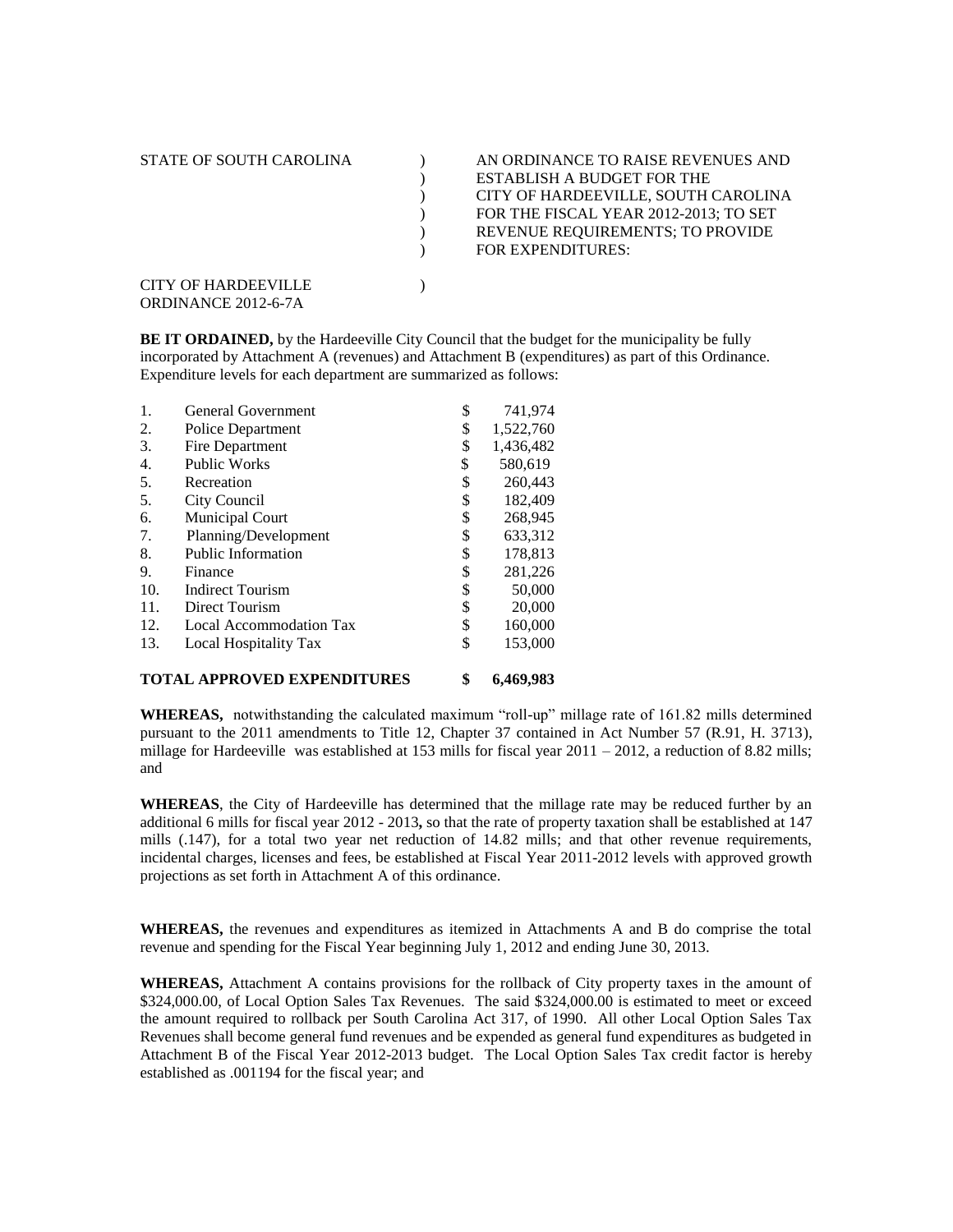| <b>SO ORDERED AND ORDAINED, this</b> | da <sup>v</sup> | $2012$ by the |
|--------------------------------------|-----------------|---------------|
|                                      |                 |               |

Hardeeville City Council being duly and lawfully assembled.

**First Reading \_\_\_\_\_\_\_\_\_\_\_\_\_\_\_\_\_\_\_\_\_\_\_\_ Second Reading \_\_\_\_\_\_\_\_\_\_\_\_\_\_\_\_\_\_\_\_\_\_\_**

**Public Hearing \_\_\_\_\_\_\_\_\_\_\_\_\_\_\_\_\_\_\_\_\_\_\_\_**

**\_\_\_\_\_\_\_\_\_\_\_\_\_\_\_\_\_\_\_\_\_\_\_\_\_\_\_\_\_\_\_\_ Bronco Bostick, Mayor**

**\_\_\_\_\_\_\_\_\_\_\_\_\_\_\_\_\_\_\_\_\_\_\_\_\_\_\_\_\_\_\_\_ Michael Sweeney, Mayor Pro-Tem**

\_\_\_\_\_\_\_\_\_\_\_\_\_\_\_\_\_\_\_\_\_\_\_\_\_\_\_\_\_\_\_\_ **Sal Arzillo, Councilmember**

**\_\_\_\_\_\_\_\_\_\_\_\_\_\_\_\_\_\_\_\_\_\_\_\_\_\_\_\_\_\_\_\_ Sherry Carroll, Councilmember**

**\_\_\_\_\_\_\_\_\_\_\_\_\_\_\_\_\_\_\_\_\_\_\_\_\_\_\_\_\_\_\_\_ Scott Ready, Councilmember**

**Attest:**

**Dolores Pomarico, City Clerk**

**\_\_\_\_\_\_\_\_\_\_\_\_\_\_\_\_\_\_\_\_\_\_\_\_\_\_\_\_\_\_**

**(Seal)**

**Approved as to form: \_\_\_\_\_\_\_\_\_\_\_\_\_\_\_\_\_\_\_\_\_\_\_\_\_\_\_\_\_\_\_**

**David L. Tedder, City Attorney**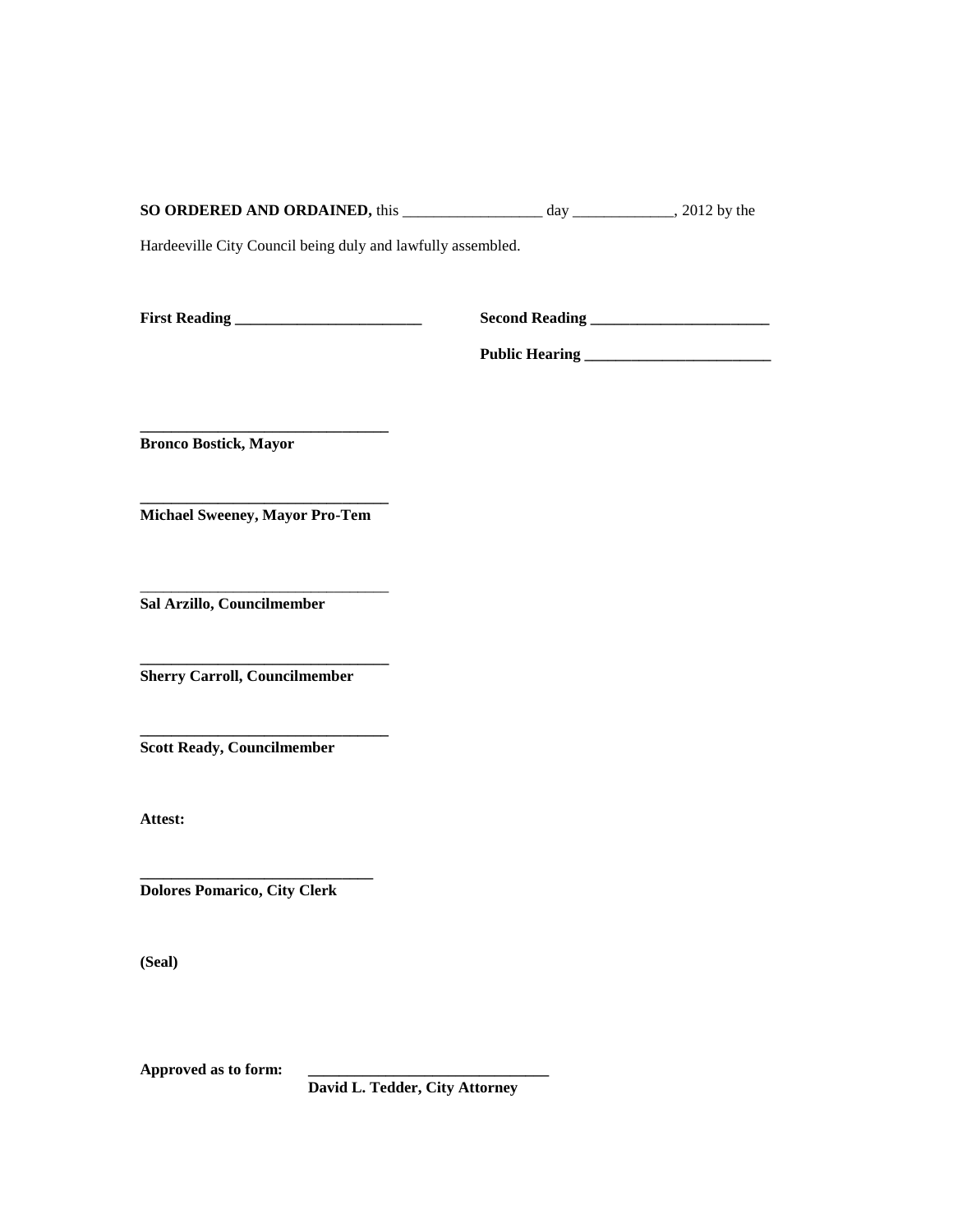# **Attachment A**

| <b>Projected Revenues - General Fund</b>             |             |
|------------------------------------------------------|-------------|
| <b>Real Property Tax</b>                             | 1,917,701   |
| <b>Vehicle Taxes</b>                                 | 141,089     |
| <b>Delinquent Taxes</b>                              | 198,089     |
| Discount LOST                                        | 324,000     |
| <b>LOST Revenue</b>                                  | 121,523     |
| Homestead Exemption                                  | 65,000      |
| <b>Franchise Fees</b>                                | 339,939     |
| <b>Motor Carrier Apportionment</b>                   | 8,800       |
| <b>Business License</b>                              | 726,387     |
| Alcohol Beer & Wine Licenses                         | 6,000       |
| Aid to Subdivisions                                  | 55,000      |
| Fines, Fees, Forfeitures                             | 369,739     |
| <b>Police Miscellaneous Charges</b>                  | 600         |
| <b>Hospital FILOT</b>                                | 177,597     |
| <b>Water/Sewer Fees</b>                              | 36,000      |
| <b>Planning Permits</b>                              | 115,700     |
| <b>Building Permits</b>                              | 365,000     |
| <b>Recreation Registration</b>                       | 3,000       |
| <b>Concession Revenue</b>                            | 15,500      |
| <b>Recreation Rentals</b>                            | 4,500       |
| Lease Income                                         | 3,600       |
| Hospital ITC                                         | 72,705      |
| <b>State Accommodation Tax</b>                       | 27,500      |
| <b>Transfer from Victims Witness</b>                 | 40,000      |
| <b>Transfer In-Capital Projects</b>                  | 80,000      |
| <b>SRO</b> Revenue                                   | 51,014      |
| <b>Grant Revenue</b>                                 | 65,000      |
| <b>SAFER Grant</b>                                   | 39,000      |
| <b>Rescue Service Reimbursement</b>                  | 10,000      |
| Donations                                            | 5,000       |
| <b>Media Services</b>                                | 7,000       |
| Intergovernmental Agreement                          | 695,000     |
| <b>Total General Fund</b>                            | \$6,086,983 |
| <b>Projected Revenues - Special Revenue Accounts</b> |             |
| Direct Accommodation                                 | 20,000      |
| <b>Indirect Accommodation</b>                        | 50,000      |
| Local Hospitality Tax                                | 153,000     |
| <b>Local Accommodation Tax</b>                       | 160,000     |
| <b>Total Special Revenue</b>                         | \$383,000   |
| <b>Total Revenue - All Funds</b>                     | \$6,469,983 |